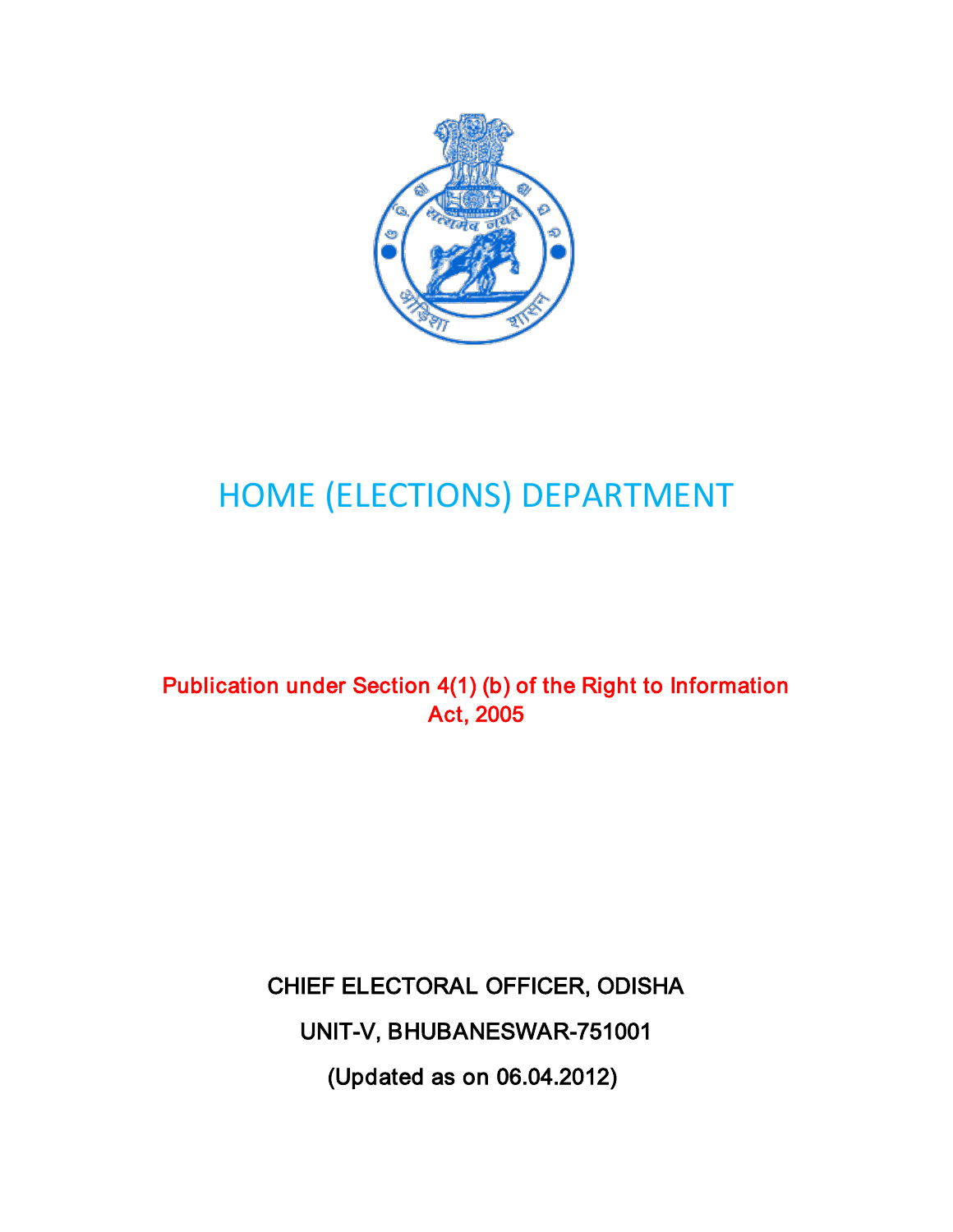## HOME (ELECTIONS) DEPARTMENT – RIGHT TO INFORMATION ACT, 2005 – DESIGNATION OF STATE ASSISTANT PUBLIC INFORMATION OFFICERS, STATE PUBLIC INFORMATION OFFICER AND FIRST APPELLATE AUTHORITY.

| SL.No. | Name<br>& Designation of the       | Designated as         | (Elections)<br>Home    |
|--------|------------------------------------|-----------------------|------------------------|
|        | officer                            |                       | Department Office      |
|        |                                    |                       | Order No. & date.      |
| 1.     | Mr. M.Q. Haque, OAS $\mid$ (SB),   | First<br>Appellate    | Office Order<br>No.    |
|        | Deputy Chief Electral Officer-     | Authority             | / Elec<br>2131<br>dtd  |
|        | cum-Deputy<br>Secretary<br>to      |                       | 10.05.2010             |
|        | Government, Home(Elections)        |                       |                        |
|        | Department                         |                       |                        |
| 2.     | Shri<br>Desk<br>Sudarsan<br>Nayak, | Public<br>Information | Office<br>Order<br>No. |
|        | Officer                            | Officer               | Elec<br>dtd<br>2339    |
|        |                                    |                       | 14.03.2012             |
|        |                                    |                       |                        |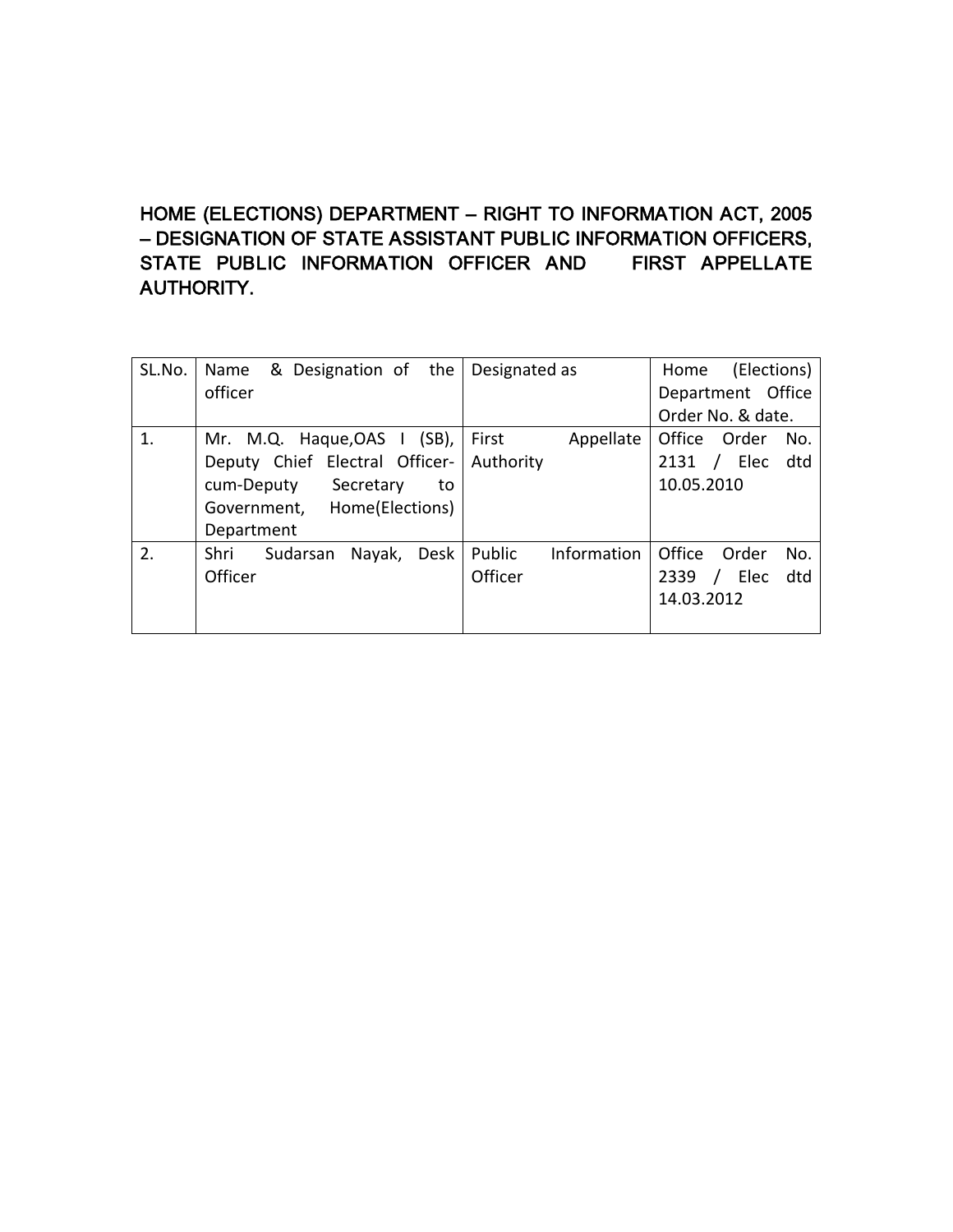## Chapter 1 Introduction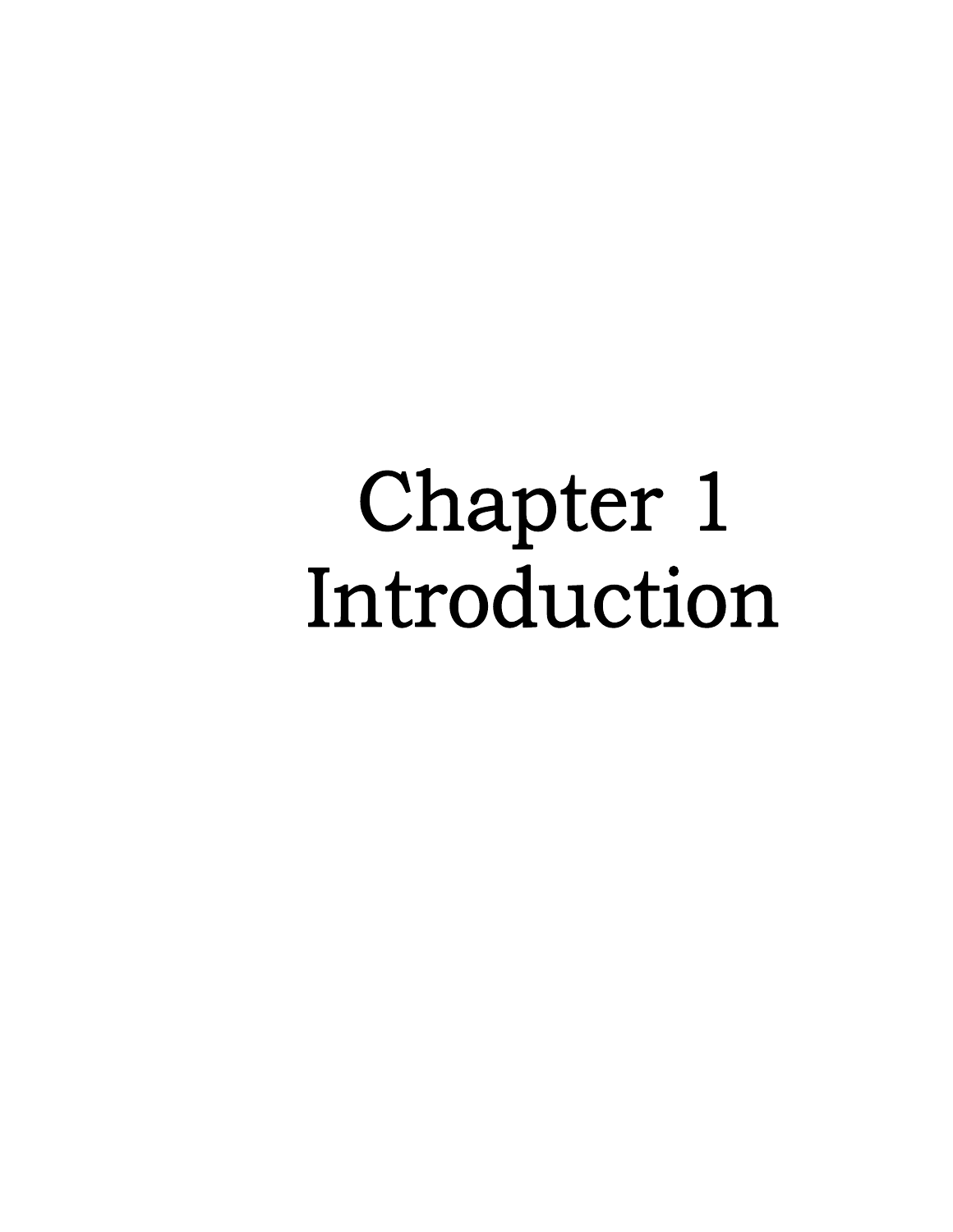1.1. This Handbook is prepared in the light of the Right to Information Act, 2005 [No. 22 of 2005 dated 15th June 2005] about the objects and functions of the Office of the Chief Electoral Officer, Odisha for awareness of the general public, political parties, scholars as well as educational institutions.

1.2. Section 13A of the Representation of the Peoples' Act, 1950 envisages a Chief Electoral Officer for each State who will be an officer of that State Government, as the Election Commission of India may, in consultation with that Government, designate or nominate in this behalf.

1.3. The Office of Chief Electoral Officer, Odisha is located at Unit-V,Bhubaneswar. Its main functions are to hold General Elections/Bye-elections to Parliament and the State Legislative Assembly, Presidential elections, Biennial elections to Rajya Sabha, preparation of Electoral Roll and Preparation/Issue of Electors' Photo Identity Cards.

1.4. The Chief Electoral Officer, as the head of the election machinery in the State is assisted by an Joint Chief Electoral Officer,two Deputy Chief Electoral Officers, besides the other ministerial staff. The District staff, viz., the District Election Officer, the Deputy District Election Officer, the Returning Officers, the Assistant Returning Officers, Electoral Registration Officers, Assistant Electoral Registration Officers and other staff also assist the Chief Electoral Officer in holding General Elections/Bye-elections to Parliament and the State Legislative Assembly, Presidential elections, Biennial elections to Rajya Sabha, Preparation of Electoral Roll and Electors Photo Identity Cards.

1.5. There are 21 Parliamentary Constituencies and each comprises 7 assembly segments. Out of these 3 parliamentary constituencies are reserved for candidates belonging to Scheduled Castes and 5 parliamentary constituencies are reserved for candidates belonging to Scheduled Tribes , and out of 147 assembly constituencies 24 are reserved for Scheduled Caste candidates and 33 are reserved for Scheduled Tribe candididates.

1.6. In the State of Odisha there are **2,91,45,886** electors as per Electoral Roll, 2012 out of which **90.92%** have been issued Electors' Photo Identity Cards. There are **31,617** polling stations in the State.

1.7. Any one desiring more information on the topics covered in the hand-book, as well as other information relating to this department, may contact Sri Sudarsan Nayak, Desk Officer who is designated as the Public Information Officer for this purpose.